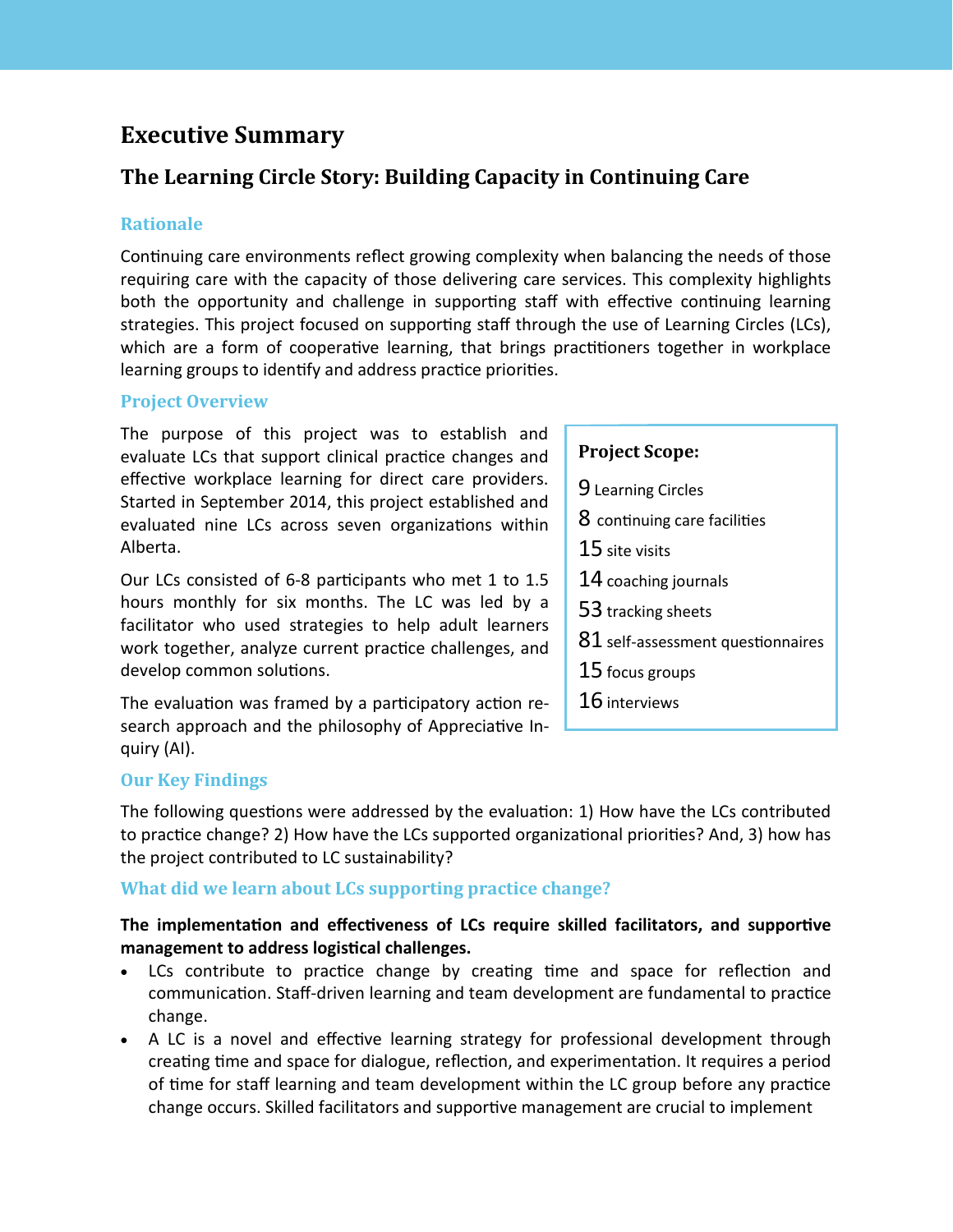LCs and encourage practice changes. Various practice changes at both the individual and site level were reported by participants.

### **What did we learn about LCs supporting organizational priorities?**

LCs are effective when there is a balance between organizational priorities and staff **learning needs.**

- $\bullet$  The LC is democratic and staff-driven. It is a complementary educational tool to in-service training and staff meetings. It allows staff to interact with each other and integrate learnings and information into their practice. When using a LC to address organizational priorites, a facilitator or an administrator needs to keep a balance between organizational priorities and staff learning needs.
- The LC cannot replace in-service education or clinical training, but offers a complementary tool to in-service education. The LC is participatory and interactive, allowing dialogue, exchange, reflection, and experimentation. Although the LC is driven by participants, it should be clearly distinguished from a support group – there needs to be a clear goal built into it.

### **What did we learn about LCs sustainability?**

Eight case studies and a toolkit were developed to support knowledge mobilization within **the partcipatng organizatons. The toolkit can be used to encourage other organizatons or sites to initate a LC. LC sustainability requires support from staf, facilitators, and management.**

• The project contributed to LC sustainability by developing case study reports and a toolkit. The case studies communicated fndings and the value of the LCs to each of the participating sites. The toolkit introduces knowledge and techniques to key stakeholders. Sustaining LCs also requires buy-in and ownership from participants, facilitators and management. The skill-level of facilitators and relevancy of content and curriculum also contribute to LC sustainability.

#### **Project Deliverables**

- 1. LC toolkit for facilitators, site administraton and management to provide necessary knowledge, structures and resources for planning, implementng and sustaining LCs.
- 2. An evaluation approach that explored the inclusion of CC sites, as central to the evaluation processes and outcomes.
- 3. A Learning Circles Forum for CC providers to share experiences and best practices about new and emerging LCs.
- 4. Strengthened processes and practices within an existing collaborative network (i.e., ICCER) to share best practices and provide continual support for LCs beyond the project timeframe.
- 5. Enhanced awareness of post-secondary programs regarding use of LCs and refectve practice.